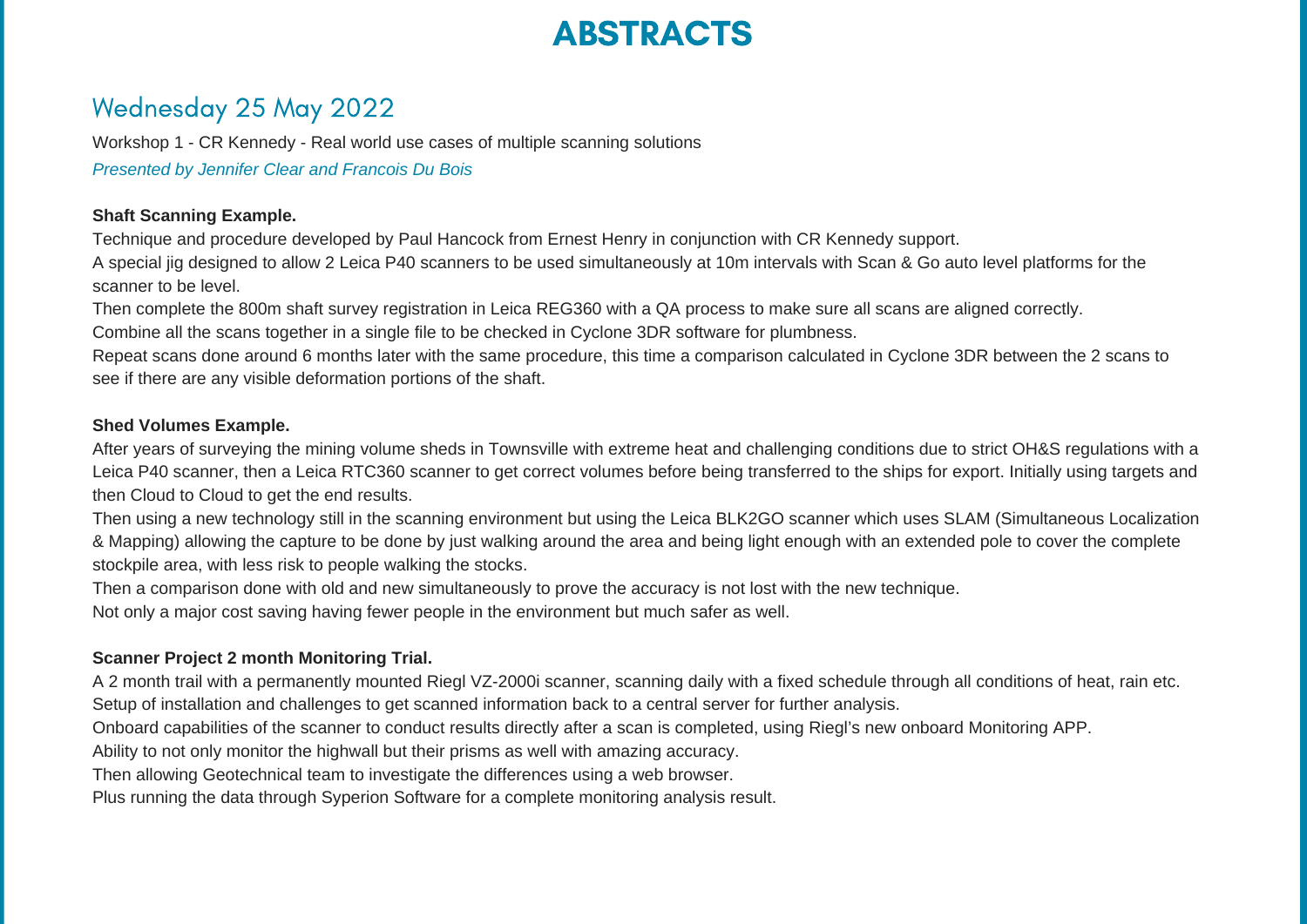# Workshop 2 - CR Kennedy - Unmanned Arial Vehicle /Remote Piloted Aircraft applications in Industry *Quentin Visentin, National Sales Manager Agricultural UAV and Sales Support Specialist for UAV QLD C.R. Kennedy*

Capturing our environment is a big challenge. Whether we are working on a construction site, on a plant, public safety or Agricultural applications. Reality Capture and agriculture means something different for each one of us. There is an infinite number of ways to capture and represent reality in a relevant way for each profession to understand it and extract the needed information and measurements.

This presentation will focus on the latest innovations in UAV/RPA (Drone) photogrammetry, Lidar scanning and Multi-spectral imagery workflows and Agricultural applications, showing how manufacturers are embedding cutting-edge technology into complete UAV solutions.

By a smart combination of high-performance hardware and intuitive software, the workflows for end-users are becoming easier and the highest technology is brought within anyone's reach. This presentation will discuss and show how using RPA (Remote Piloted Aircraft) will obtain accurate data, save time and money and increase safety within the work force.

There are many types of RPA available which a few will be discussed and what type of applications can be utilised with RPA's. The opportunities are vast, and many diverse companies are introducing the RPA as an integral part of their workflow.

Join this presentation to see how the latest developments for RPA (Remote Piloted Aircraft) can help maximise your productivity.

# Thursday 26 May 2022

### **The Surveying Education Ecosystem**

# *Dr Glen Campbell, University of Southern Queensland*

The demand for graduates in the surveying industry has been high for many years and keenly felt within the resources sector. The University of Southern Queensland (USQ) is the largest surveying program in Australia, mainly due to the flexibility of its study options. This flexibility allows approximately 90% of the surveying students to use distance education to complete their program of study. But what they study, how they study and why they study is dictated by forces and players that sometimes have competing interests. This presentation will describe the current higher education climate and how USQ is responding and adapting to the changes while continuing to provide quality surveying education can be delivered without removing skilled personnel from the workforce.

# **Transitioning from static to live spatial data and its implications in the future of self-governance mining** *Dan Ward, D Ward Mining*

Data capture in the mining industry has been exponentially evolving over the last 10 years. We are capturing data at an increased resolution and accuracy and transforming static data capture - where information is captured at a specific point in time, to live modelling and dynamic planning that is continuously adapting to this information in order to achieve the company's business goals. Automating the data capture process is fundamental in achieving these goals of advanced analytics and a "live mine" data model. As we advance further towards self-governance this data may start to be used by machine learning algorithms to optimise and influence future decision making. This paper will explore these concepts, and discuss the implementation and implications for Surveyors and organisations social license to operate when the decision making process becomes automated.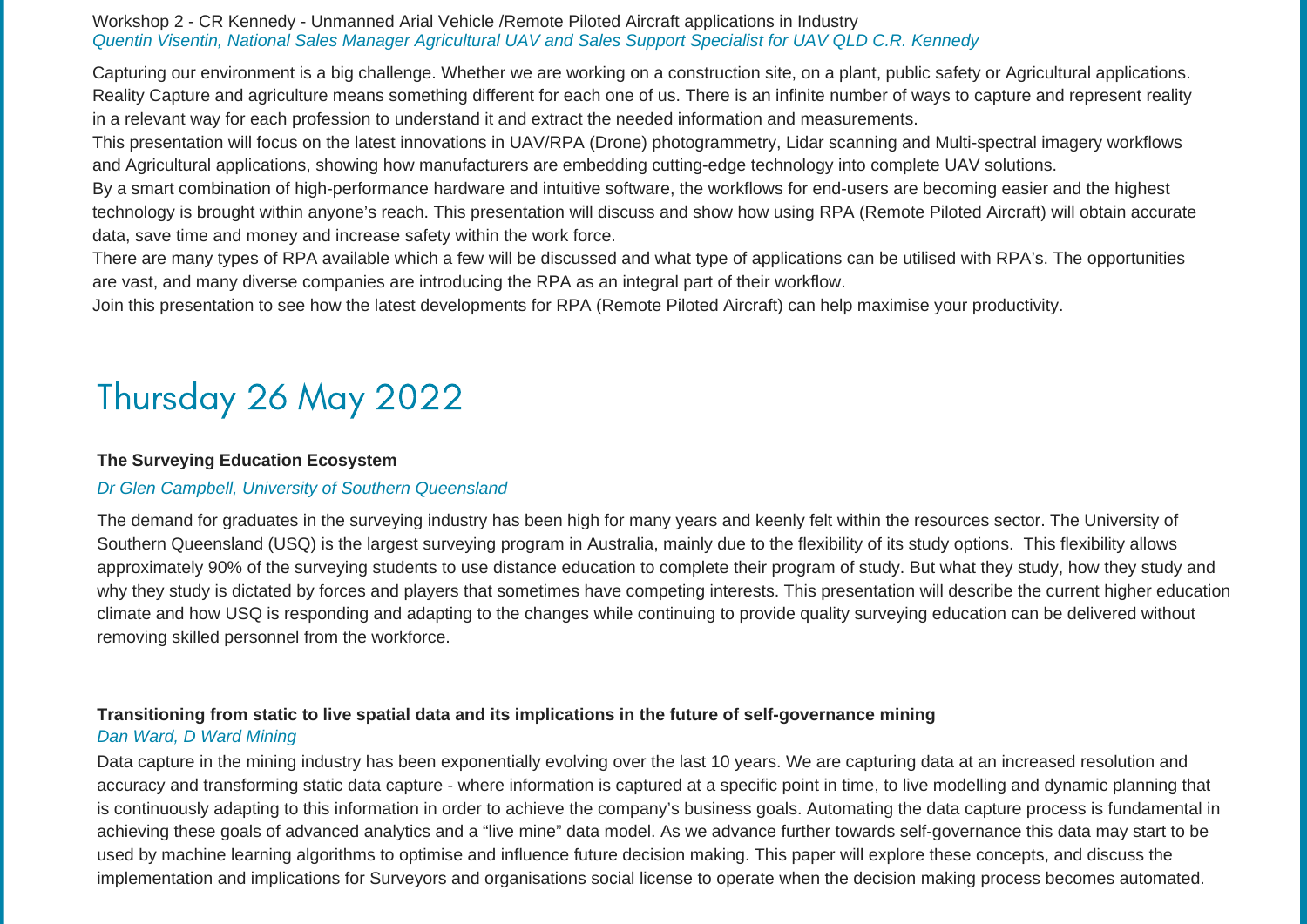### **Vale of Clwydd No.2 Colliery. Mine Sealing Investigation Surveys**

#### *Alan Mellor, Centennial Coal*

Case study of the review of some historical mine workings and locating the past infrastructure and verifying their location using modern techniques and equipment including RPAS and cavity scanning systems.

# **Providing a true spatial digital twin for mining projects**

### *Jay Thompson, Pointerra*

Spatial data is constantly being collected from a wide range of different sources. These remote sensing technologies are becoming more accessible and in turn spatial data acquisition will increase. An emphasis will be placed on understanding and consolidating valuable datasets in a single, common environment and doing so, create a spatial digital replica of real physical assets. Pointerra3D provides real-time data intelligence and analytics automating workflows to deliver answers and scalable insights required to successfully support mining operations. This presentation will explore three user stories:

- · Automatic ingestion of raw and processed spatial data from a range of different sources consolidating into single environment
- · Conformance to design modelling and reporting
- Aerial surveys over a mining lease is enhancing safety through journey management applications

# Three-dimensional unique identifiers for automatic georeferencing and co-registration of 3D point clouds in underground roadways *Dr Simit Raval, University of New South Wales*

Creation of a digital twin of an underground mining landscapes such as roadway or tunnel is now increasingly becoming possible using 3D reconstruction techniques applied with static/mobile laser scanners.. However, absolute positioning of 3D scans remains a challenge in an underground environment, due to the absence of a global positioning framework, limitations of active wireless positioning sensors, and difficulty in transferring datum from an open environment to an underground environment on a routine basis. Moreover, the surveying process is often timeconsuming, arduous, error-prone and exposes mine personnel to risks. Furthermore, in the post-processing stage, a surveyor is typically required to manually reference 3D point clouds using distinguishable surveyed markers or tie-points. Visual browsing of point cloud to identify such tie-points is tedious, introduces human bias and often causes unnecessary operational delays. This study presents intrinsically safe and passive tags, termed "three-dimensional unique identifiers" or 3DUID, for automated georeferencing and coregistration of multi-temporal 3D point clouds. Each tag consists of a unique identity analogous to commonly used QR codes, has features for simplifying a surveying exercise and is automatically recognisable in a 3D point cloud. The 3DUID tags are required to be surveyed only once post-installation, thereafter, the collected point clouds can be automatically aligned to the referenced spatial framework without requiring the manual tie-point marking. Spatially registered point clouds can then be used for automated change detection, deformation monitoring, localisation and object detection with minimised human input, thereby, making the process friction-free. Our initial investigation show the successful application of the proposed technology on a point cloud of 850 m length acquired from a mobile scanner in an underground coal mine. The automated registration using 3DUID assisted technique has achieved 1.76 m accuracy for georeferencing and 0.16 m accuracy for coregistration.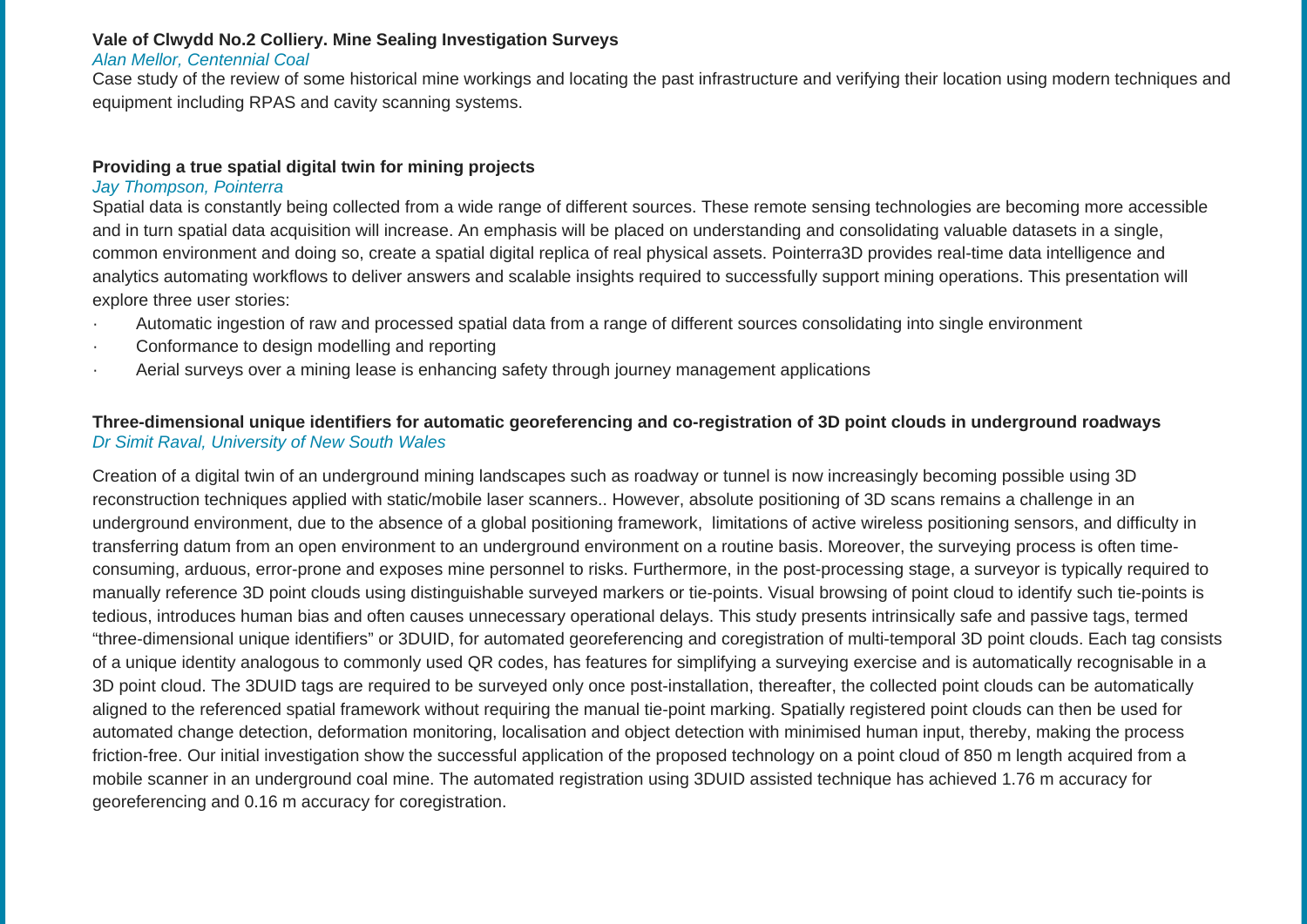## **Underground Laser Scanning for Compliance to Design Analysis**

#### *Chris Crosby, Anglo American*

Currently, laser scanners are implemented at most Anglo American open pit operations, however there is very little use at underground operations due to numerous factors including; inadequate standardisation across underground operations, varied risk management processes for implementation of scanning solutions, reduced capital expenditure and the ability to articulate the business case and ultimately the value for implementation of scanning solutions.

In the long term it is expected all data collection will be completed by a combination of remotely operated vehicles and sensors mounted on mining equipment. As such, it is important to understand the use cases and application of SLAM (Simultaneous Localisation and Mapping) based mobile mapping in underground environments as opposed to traditional terrestrial laser scanning or data collection through use of total stations. This will ultimately eliminate the requirement for technical personnel to enter the mine and is a critical enabler of the Modern Mine.

Recently, a pilot project was undertaken at Aquila Coal Mine using the GeoSlam Zeb Horizon SLAM based laser scanner with the intent to satisfy key business objectives such as; reduced production delays via in-cycle compliance to design for development roadway widths, heights and alignment, provide rapid analysis of critical driveage for underground infrastructure, reduce technical personnel interactions with mining equipment, improve survey efficiency and reduce adhoc survey requests.

The Aquila survey team have successfully integrated laser scanning within their daily work management routines. Data processing in undertaken by GeoSlam's proprietary software with analysis completed in Maptek PointStudio via customised semi-autonomous workflows which can be tailored to defined metrics at the operation to report on compliance to design.

This report is then utilised as an in intervention and escalation of process performance where it is identified to be outside of the defined specifications. This report also facilitates analysis and improvement opportunities and provides leading indicators for safety and design improvement.

Alternative use cases are currently being explored at our underground Platinum operation, Amandelbult Complex in South Africa prior to global rollout at all underground assets.

# Friday 27 May 2022

# **Real-time 3D Position Monitoring – a simple, low cost alternative**

# *Michael Nicholson, Michael Nicholson Consulting*

Various forms of real-time or near real-time monitoring systems have been in existence for the last decade or more, however technical complexity, reliability and cost constraints have somewhat limited their use for mine monitoring applications. Similarly, near real-time GNSS based threedimensional (3D) position monitoring is not a new concept, but up until recently hasn't been applied broadly to mining applications. This paper looks at the development of a low cost, infinitely scalable GNSS based, near real-time position monitoring system. The system was developed by Surveyors with a strong understanding of mine subsidence and monitoring applications and the paper will reference a wide variety of examples where the system has been implemented. The paper will include a review of the 3D position data quality, derivative data and importantly the various roles the system has in site management plans.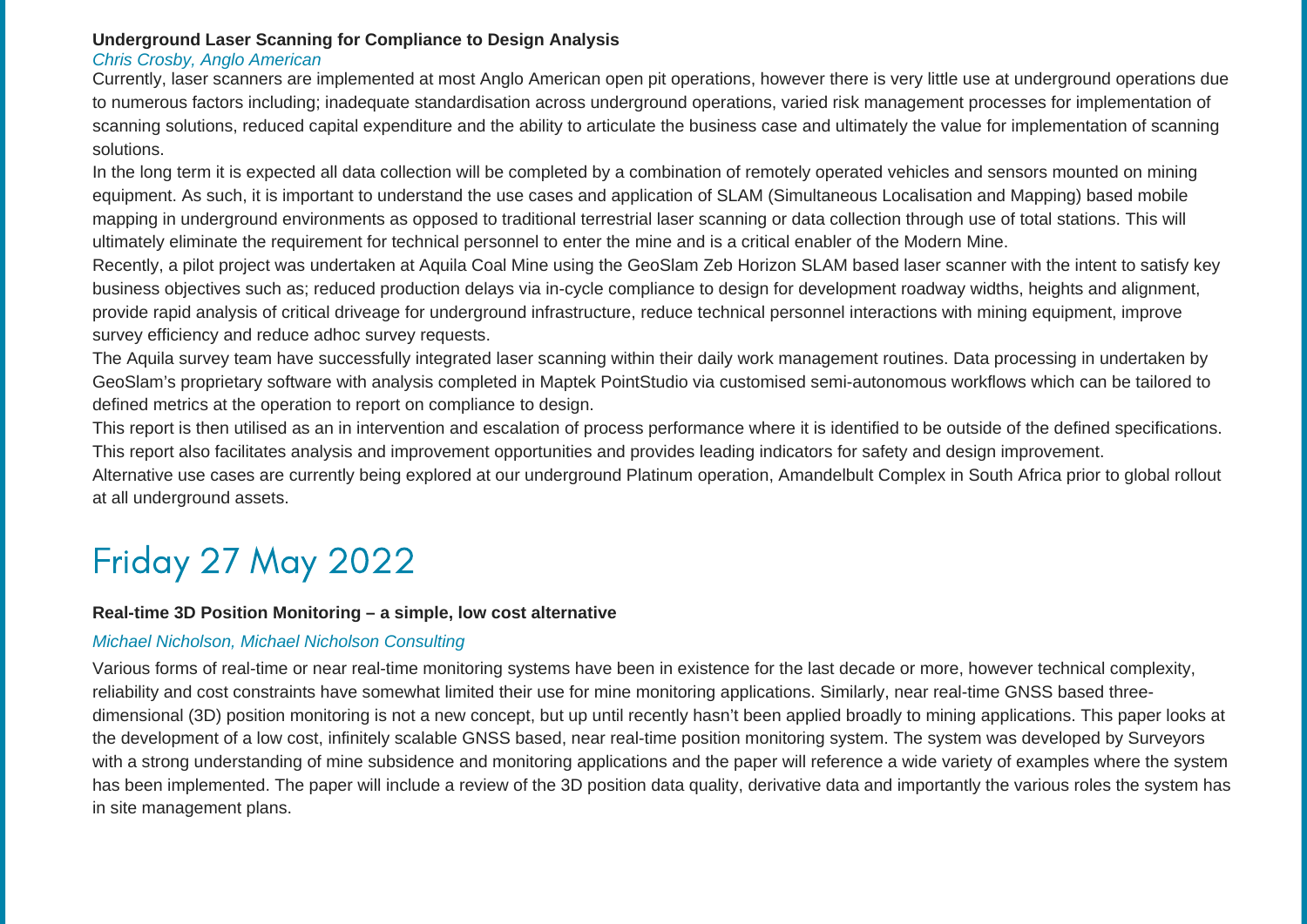#### **Real time analysis and management of inaccessible cavities**

### *Daniel Nanthathammiko, Carlson*

Unstable cavities that are close to the surface or other underground drives and stopes can be problematic for any mine operation. This is amplified when the price of the commodity being mined is at an all-time high and mining of ore within old workings is essential for feasible costs to process and so on. A case study was performed with Fosterville Gold Mine to georeferenced and scan cavities/stopes on site that were areas of interest/issues for operations. Using the latest in cavity scanning hardware including IMU's and intelligent scan acquisition software, we were able to perform a campaign of scans that allowed the site to view the cavities and how those cavities interacted with the entire mining operations (importing DXF site models) all in real time for the most efficient and effective decisions to be made without impact on production. Exploration drilling provided us access to the cavities and stopes in which we were able to trace along the supplied drilling data for navigation verification. Imaging and video were logged to provide supporting data to all relevant site staff to best remediate each issue. At the completion of each scan, a solid was automatically created during scanning in which a volume was provided immediately. A decision to fill the stopes was immediately suggested. This was managed and monitored using the scan acquisition software to ensure the cavities were filled and that no leaks were encountered. This information was viewed real time with the ability to compare models in the field to minimise loss of time. Time spent to physically acquire the data was less than an hour for each deployment and scan. Processing time was non-existent due to the accurate georeferencing. Deliverables were utilised in the scan acquisition software with snas/solid data provided to site for archiving.

#### **Positioning Australia for the future**

#### *Nicholas Brown, Geoscience Australia*

Geodesy is no longer an esoteric science; it is the foundation for good decision making. In recognition of this, in 2018, the Australian Commonwealth Government committed \$224.9 million to Geoscience Australia for the Positioning Australia program to provide 10 cm accurate and reliable positioning to all Australians and accelerate the adoption and development of positioning technology and applications. This is a significant improvement from the 5–10 m accuracy that can currently be achieved using consumer positioning devices. In order to ensure Australian's can maximise the benefits of the precise positioning technology, geodetic scientists from Australia's Commonwealth, state, and territory governments have upgraded a number of elements of Australia's Geospatial Reference System over the past decade. This presentation will describe the upgrades to the static datum (from the Geocentric Datum of Australia 1994 (GDA94) to the Geocentric Datum of Australia 2020 (GDA2020)), the introduction of a time-dependent reference frame—the Australian Terrestrial Reference Frame 2014 (ATRF2014) and the Australian Plate Motion Model which allows for coordinates to be propagated between the static GDA2020 and the time-dependent ATRF2014. The presentation will also introduce a new reference surface for heights – the Australian Vertical Working Surface – which is more accurate than the Australian Height Datum.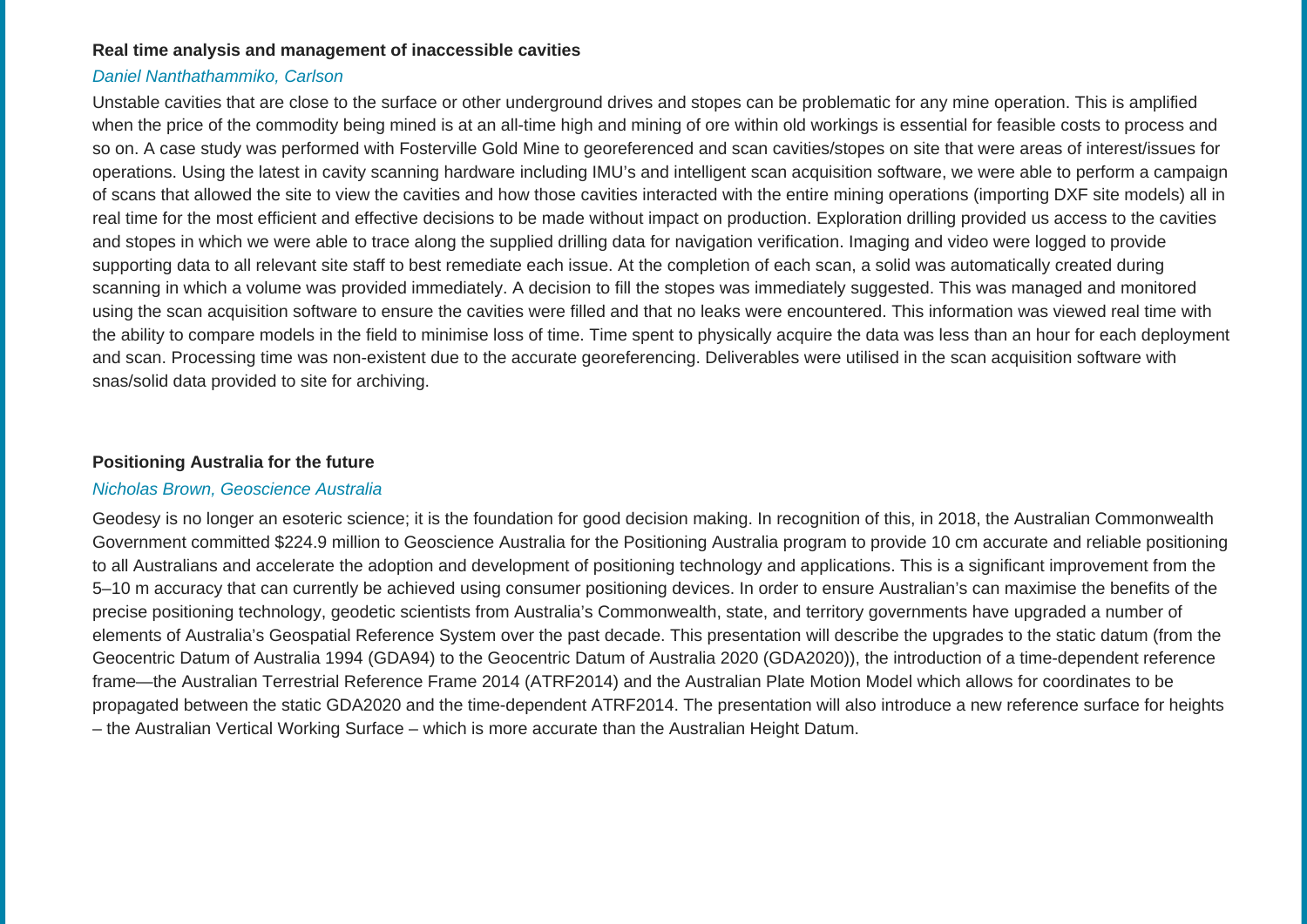#### **GeoSLAM scanning in Underground coal mining**

#### *Karl Harisson, Centennial Coal*

Clarence Colliery is located in the Western Coalfield of NSW approximately 1km north of the Clarence Village, 10km east of Lithgow and 2 hours west of Sydney. Clarence extracts coal from the Katoomba Seam to produce a low ash, high quality thermal coal product that is delivered to international and domestic customers. The mine lies wholly beneath the Newnes State Forest, a popular recreational destination. The Clarence mining lease shares is boundary in the north with Springvale which shares its boundary with Angus Place. Unlike Clarence, these two mines use longwall mining techniques extracting coal from the Lithgow seam some 100m deeper in the sequence. The eastern boundary of the Clarence mining lease is shared with the Blue Mountains National Park, a World Heritage Area of high conservation value. Clarence commenced operations in the late 1970s. Since this time, the Katoomba seam has been extracted using several mining methods with varying degrees of success. Longwall operations were carried out during the 1990s until 1997 where ongoing operational issues and high costs closed the mine. Centennial purchased the mine in 1998 and recommenced mining operations employing the bord and pillar, partial pillar extraction mining techniques. A Shortwall mining method will be introduced in 2023. This presentation will give a brief description of all the survey activities at Clarence including day to day survey work, traversing, subsidence and REA monitoring and laser scanning underground. I will focus on the laser scanning of the underground bin, which the scanner was purchased for, and other application we have found for the scanner.

#### Harnessing the Remote in Remotely Piloted Aircraft: How teleoperations is shaping the future for drones in mining.

#### *Rowan Kimber, Aviassist*

Drones have played a key role in improving processes in mining and removing personnel from dangerous environments. Leveraging technology one step further can see the pilot operating from the safety and comfort of an office environment.

# **Sensors, applications and platforms supporting automation and remote operations in underground mining** *Dr Mark Dunn, CSIRO*

This presentation describes the progress of research and development being undertaken by the CSIRO Mining Technology Group to advance the automation and remote operations capability of mining equipment in underground mining operations. This research delivers enabling technologies that are essential in achieving increase sustainability and productivity as well as providing a safer working environment for underground miner personnel. Details are presented on technical developments and results of large-scale experiments, field trials and indeed commercial applications conducted in various mines. These technologies include sensors for navigation, localisation and characterisation such as lidar, inertial measurement units, ground penetrating radar and photogrammetry. Details will be provided on the use cases of these sensors on production mining equipment at several Australian mines. A primary technical requirement of this sensing functionality is the means to accurately determine both the location and orientation of the equipment, people, and the environment in real-time. Test results of a production system utilising 50 individual lidars, multiple cameras, and high performance inertial sensors, are presented. Building on top of the sensor technology, platforms for modelling, data fusion and visualisation will be described, with the focus on providing real time, actionable information. The system automatically analyses the data to behave as an exception detection system rather than a new source of data to intensify the operator's information overload. There are presently no known alternative methods for providing the practical and accurate three-dimensional monitoring systems described in this application. This achievement represents a significant milestone in delivering a step change improvement in underground mining. Finally, an analysis of the applicability for these systems in application domains will be presented, with fields ranging from open cut and underground mining through to space in-situ resource utilisation.